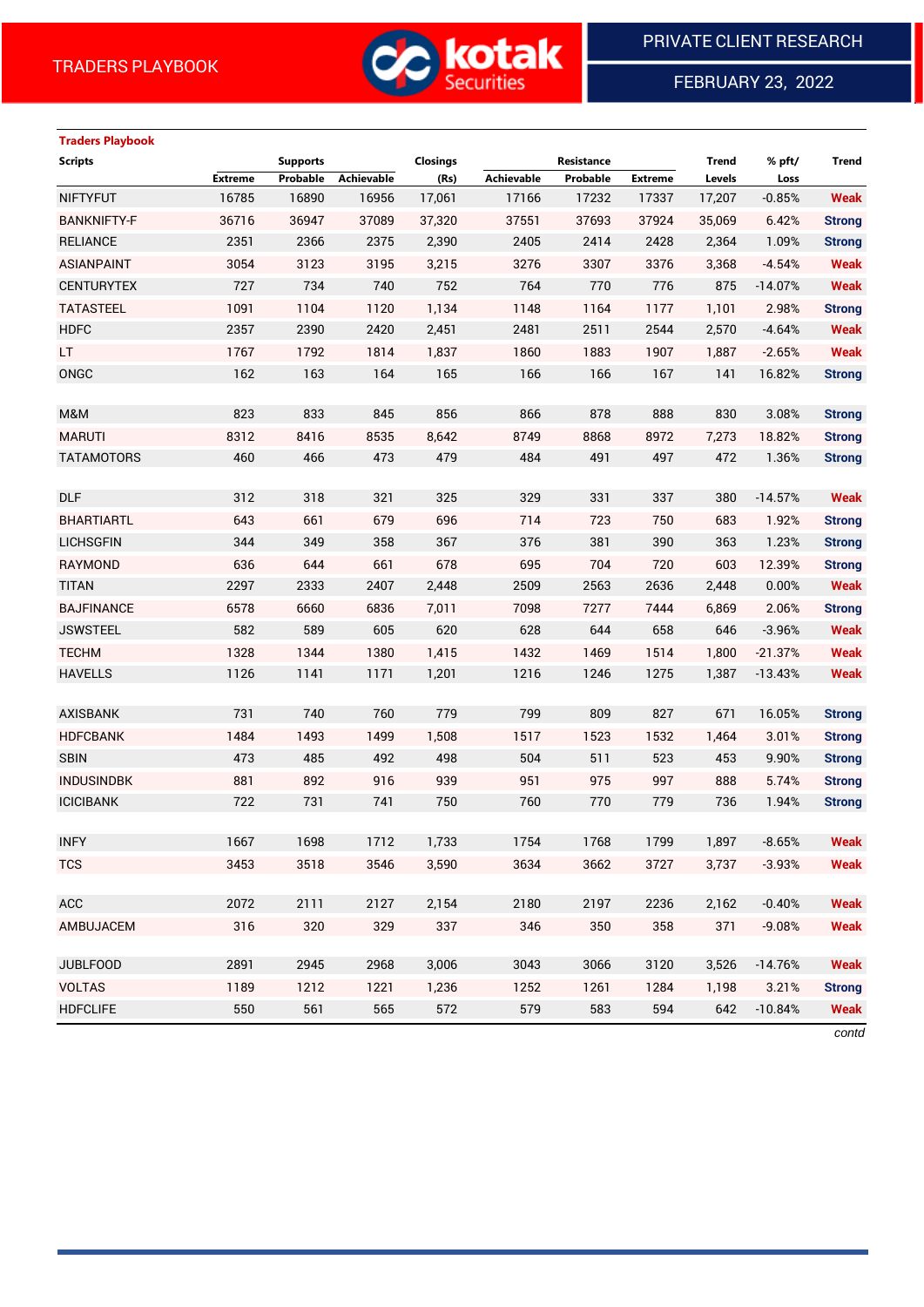### **Closing Pricess**

Closing price is that price at which a scrip closes on the previous day. Traders can start their intraday trade on this level. The stock or index should sustain above or below the closing price else you should exit the trade. Ideally, half a percent should be the stop loss above or below the closing price to enter the trade.

## **Trend**

Trend is the level at which the tendency of Indices and Stocks can be identified. For best results, you can use the 'Trend Remarks' to trade. A 'Weak' trend means that traders can trade with a negative bias. If the trend is 'Strong', you can trade long with a positive bias. Base price should be the closing price.

#### **Achievable (Supp/Resis)**

It is the price which can be achieved if the Index/Stock trades above or below the closing price. During normal course of trading, first levels are important as one can take profits around first resistance and supports levels.

## **Probable (Supp/Resis)**

It's a second resistance/support and can be achieved if stocks/indices are in trending mode. Events can lead stocks and indices to reach these levels.

#### **Extreme levels**

Sometimes, the stocks fall or rise to their average lowest or highest levels FOR THE DAY and that may act as an excellent contra buying or selling opportunity with a stop loss given in the table. This means buying around extreme support and selling around extreme resistance strictly with a given stop loss. For e.g. If the extreme support for Nifty is given at 5605, and in case the market comes down to similar levels, then you can initiate long positions with the given 'stop loss for long' in the column, say at 5585. If it breaks 5585 then the trader must exit the position. This is valid on both the sides.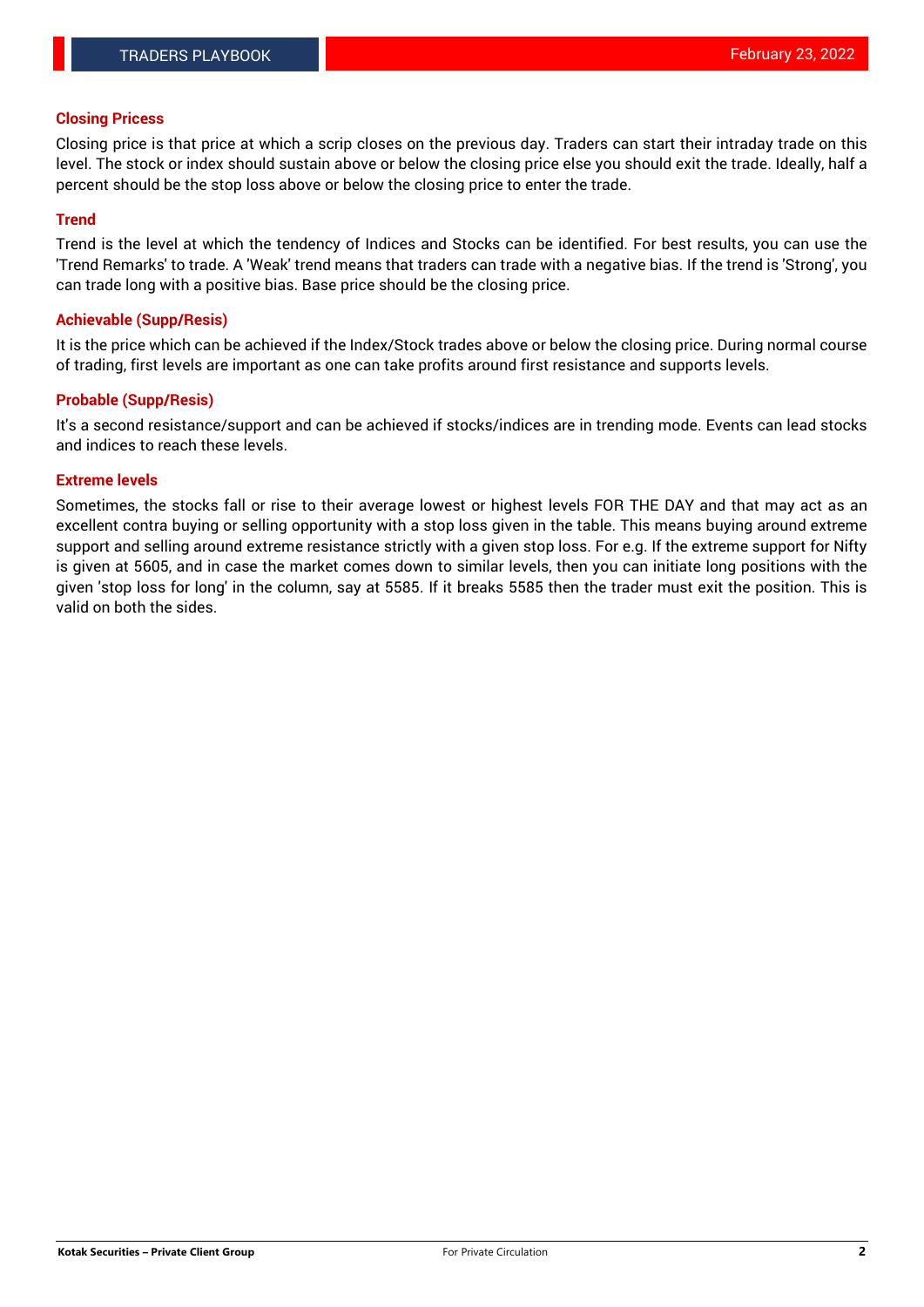## **RATING SCALE (PRIVATE CLIENT GROUP)**

| <b>BUY</b>             | -                 | A condition that indicates a good time to buy a stock. The exact circumstances of the signal will be determined by the indicator that an<br>analyst is using.  |
|------------------------|-------------------|----------------------------------------------------------------------------------------------------------------------------------------------------------------|
| <b>SELL</b>            | $ \,$             | A condition that indicates a good time to sell a stock. The exact circumstances of the signal will be determined by the indicator that an<br>analyst is using. |
| <b>Stop Loss Order</b> | $\qquad \qquad -$ | An instruction to the broker to buy or sell stock when it trades beyond a specified price. They serve to either protect your profits or<br>limit your losses.  |

#### **FUNDAMENTAL RESEARCH TEAM (PRIVATE CLIENT GROUP)**

**Jatin Damania Purvi Shah Rini Mehta K. Kathirvelu** Metals & Mining, Midcap **Pharmaceuticals** Research Associate Support Executive jatin.damania@kotak.com [purvi.shah@kotak.com](mailto:purvi.shah@kotak.com) rini.mehta@kotak.com [k.kathirvelu@kotak.com](mailto:k.kathirvelu@kotak.com)  $+91$  22 6218 6440  $+91$  22 6218 6432

**Sumit Pokharna Pankaj Kumar** sumit.pokharna@kotak.com pankajr.kumar@kotak.com +91 22 6218 6438 +91 22 6218 6434

**Shrikant Chouhan Arun Agarwal Amit Agarwal, CFA Hemali Dhame**

Oil and Gas, Information Tech Construction, Capital Goods & Midcaps

Head of Research Auto & Auto Ancillary Transportation, Paints, FMCG Banking & Finance shrikant.chouhan@kotak.com arun.agarwal@kotak.com agarwal.amit@kotak.com Hemali.Dhame@kotak.com +91 22 6218 5408 +91 22 6218 6443 +91 22 6218 6439 +91 22 6218 6433

**TECHNICAL RESEARCH TEAM (PRIVATE CLIENT GROUP)**

**Shrikant Chouhan Amol Athawale Sayed Haider** [shrikant.chouhan@kotak.com](mailto:shrikant.chouhan@kotak.com) [amol.athawale@kotak.com](mailto:amol.athawale@kotak.com) Research Associate +91 22 6218 5408 +91 20 6620 3350 [sayed.haider@kotak.com](mailto:sayed.haider@kotak.com)

+91 22 62185498

# **DERIVATIVES RESEARCH TEAM (PRIVATE CLIENT GROUP)**

 $+91$  22 6218 5497

**Sahaj Agrawal Prashanth Lalu Prasenjit Biswas, CMT, CFTe** [sahaj.agrawal@kotak.com](mailto:sahaj.agrawal@kotak.com) [prashanth.lalu@kotak.com](mailto:prashanth.lalu@kotak.com) [prasenjit.biswas@kotak.com](mailto:prasenjit.biswas@kotak.com)